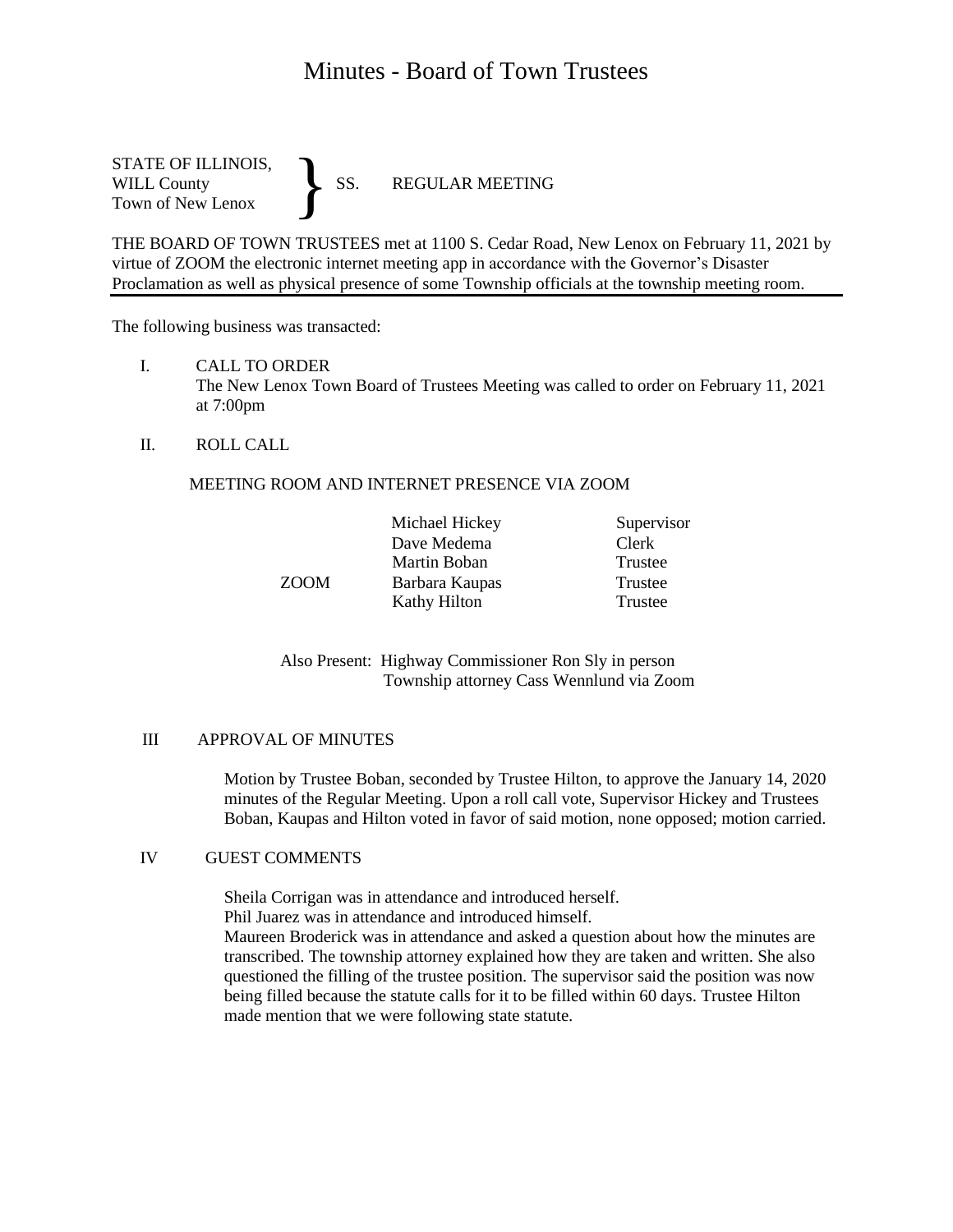#### V BOARD ISSUES-- ACTION ITEMS

Supervisor Hickey declared a vacancy in a trustee position. Supervisor Hickey asked for nominations from the board to fill the position. Trustee Kaupas nominated Patty Deiters and Trustee Hilton second the motion. Nominations were closed and a vote taken. Supervisor Hickey and Trustees Boban, Kaupas and Hilton voted in favor of said motion, none opposed; motion carried. Trustee Hilton congratulated Patty Deiters and mentioned the board was adhering to state statute. Patty Deiters was sworn in by New Lenox Township Clerk Dave Medema.

Supervisor brought the lawn care contracts to the table for the coming year. Since they begin in April they need to be approved in February or March. These services maintain Marshall and Maplewood Cemeteries as well as the admin and senior housing properties. Motion was made by Trustee Boban second by Trustee Kaupas to accept the new contract. A roll call vote was taken, Supervisor Hickey and Trustees Boban, Kaupas and Hilton voted in favor of said motion, Trustee Dieters abstained; motion carried.

Supervisor Hickey introduced a resolution recognizing Larry Wennlund for his service to the township and the community where he served as a State Rep, Park Board Member Township Trustee, Township Clerk, Lions Club President among a few of his many, many accomplishments. A motion was made to accept Resolution 2021-01 by Trustee Boban, second by Trustee Kaupas. Upon a roll call vote, Supervisor Hickey and Trustees Boban, Kaupas, Hilton and Deiters voted in favor of said motion, none opposed; motion carried.

Supervisor Hickey brought up the May  $1<sup>st</sup>$  recycle day. Supervisor Hickey and Trustee Boban spoke to the electronics recycling program and how the cleanup day evolved into a recycle day. Trustee Boban added that we now accept automotive batteries, motor oil, antifreeze, tires and latex paint in addition to the electronics.

Supervisor Hickey noted that the newsletter should not go out before the election and that Clerk Dave Medema has agreed to handle the editing details again this year because of his magnificent handling of the letter last year and the board was at the moment short a trustee.

Supervisor Hickey talked about the current conditions and the need to utilize zoom meetings. Different services were looked at and zoom seemed to be the most userfriendly.

## VI SUPERVISORS REPORT

Supervisor Hickey said we will be adopting the annual town meeting agenda in March. Any submissions for the agenda must be submitted by March  $1<sup>st</sup>$ .

The audit will be looked at in March. Covid shots are being given to employees, they are not mandatory. We would like to be able to give wheel chair rides again so we would like to get the drivers the covid vaccination.